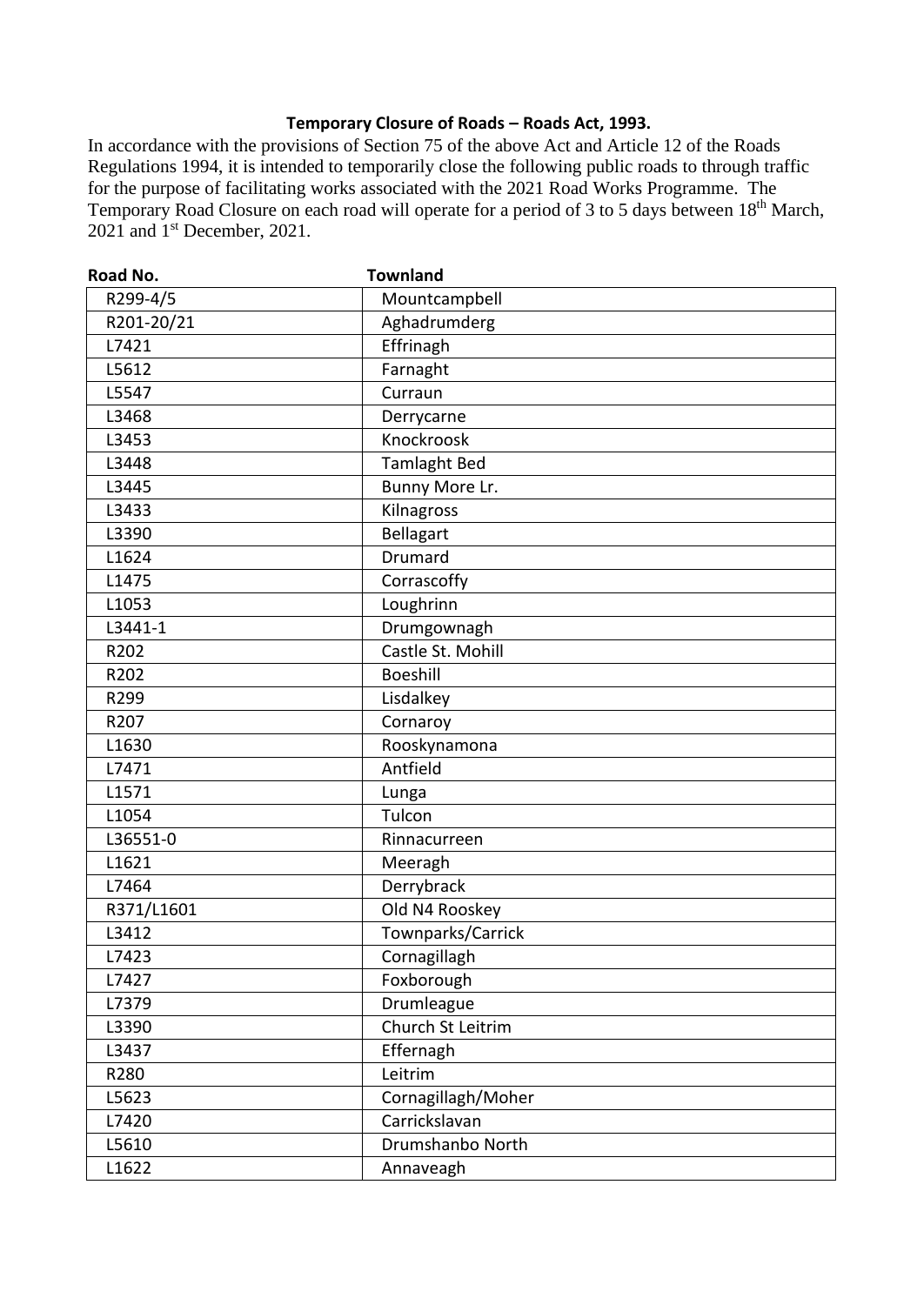| R284       | Battlebridge                         |
|------------|--------------------------------------|
| L7391      | Fawn Bridge                          |
| L3401-0    | Kilnagross Bridge                    |
| LP2784     | <b>Hartley Bridge</b>                |
| L3052-2    | <b>Breandrum Bridge</b>              |
| R202       | Along R202 from Gortfadda to Srahaun |
| L3651/2656 | Former N4, Jamestown                 |
| L1527      | Drumeela                             |
| L1589      | Gortermone                           |
| L5581      | Aghakiltubid                         |
| L1312      | Stradermot                           |
| L5668      | Lough Sallagh                        |
| L5598      | Gulladoo                             |
| L1574-3    | <b>Fearglass North</b>               |
| L4294      | Annagh Upper                         |
| L3302      | Greaghnagullion                      |
| L3356      | <b>Drumaweel Glebe</b>               |
| L1343      | Clogher                              |
| L5662      | Cornagher                            |
| L1311      | Corramartin                          |
| L3306      | Derryhallagh                         |
| L5579-1    | Aghamaculeen                         |
| R204       | Aghoo East                           |
| R201       | Redhill                              |
| R202       | Ardrum                               |
| R209       | Lough Scur                           |
| R207       | Murhaun                              |
| L3384      | <b>Hilly Road</b>                    |
| L5600      | Drumeen                              |
| L1567      | Drumgownagh                          |
| L55982     | Gulladoo                             |
| L5524      | Corawalleen                          |
| L1534      | Drumcannon                           |
| L1588      | Beagh More                           |
| L55831     | Carrickavoher                        |
| L1577      | Corriga                              |
| L3378      | Drumderg                             |
| L1512      | Adoon                                |
| L1329      | Cornagearagh                         |
| L3317      | Derreen                              |
| L3310      | Derrinkeher                          |
| L3353      | Liscarban                            |
| L5334      | Pottore                              |
| L73101     | Derreen                              |
| R202       | Knockanroe                           |
| L1553-2    | Drumboher                            |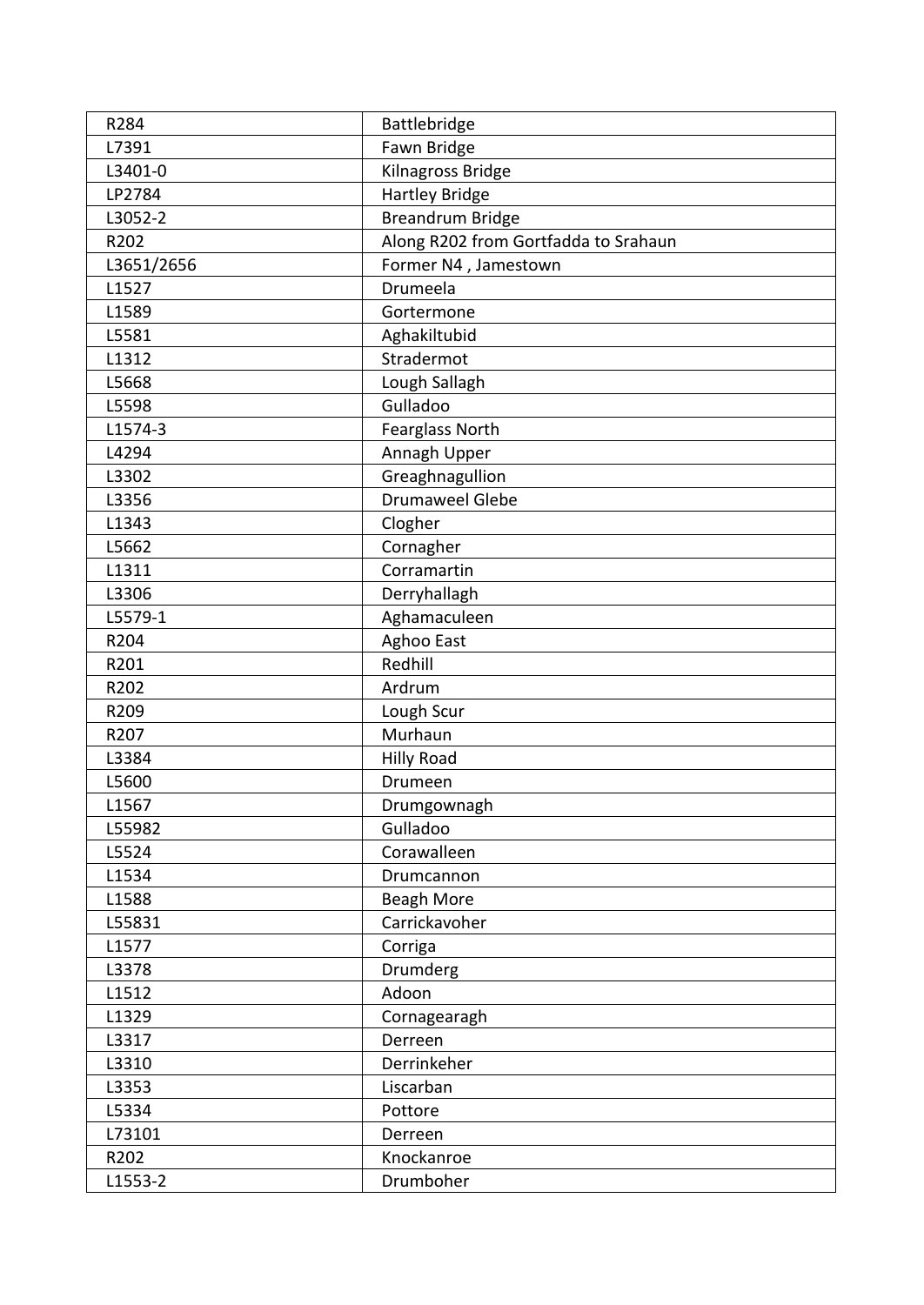| R202               | Fenagh                                     |
|--------------------|--------------------------------------------|
| L1527              | Drumeela                                   |
| L5561              | Drumloughan Approach Bridge                |
| R201               | Killahurk Bridge                           |
| R201               | Drumsillagh Bridge                         |
| R201               | Sunnaghbeg Bridge                          |
| R202               | Fenagh Village Bridge                      |
| R204               | Drumreilly to R201 Junction                |
| R199               | <b>Ballinamore to Newtowngore</b>          |
| R201               | Aughavas to Carrigallen                    |
| L1512              | Junction of L1512 &L5662 at Adoon, Gorvagh |
| L2098-0            | Muckrum                                    |
| L2107-0            | Gubnageer                                  |
| L2106-0            | Carrowkeen                                 |
| L61762-0           | Carrickleitrim                             |
| L2127-2            | <b>Mullies Rd</b>                          |
| L61801-0           | Cartongibbagh                              |
| L6180-0            | Curraghfore/Faughery                       |
| L2063-2            | Gubacreeney                                |
| R281-15/16/17      | Drungran                                   |
| L2198-1            | Cornavannoge                               |
| L61213-0/L-61214-1 | Raheenlin 1                                |
| L61212-3/L-61211-0 | Raheenlin 11                               |
| L8152-2            | Curraghan                                  |
| L8150              | Carrickfad                                 |
| L4221/4222         | Meenymore                                  |
| R280-21            | <b>Drummans Upper</b>                      |
| L8280              | Corderry                                   |
| L4232-1            | Drumconnor                                 |
| L8244-1/L-4228-1   | Doolargy Glebe                             |
| L42352/42353       | Leamaskally                                |
| L8271-1            | Stangaun                                   |
| L42272             | Coolegreane/Dergvone                       |
| R289-5             | Drumconnor                                 |
| R280               | Drumillion                                 |
| R280               | Derrynalurgan                              |
| L4137              | Shancurragh                                |
| L4141              | <b>Drumnacross</b>                         |
| L8162              | Fawn/Killcossy                             |
| L8161-0            | Mullagh                                    |
| L8269              | Claddagh Glebe                             |
| L8152-3            | Doonkelly                                  |
| LP4153-2           | Lugalustran                                |
| L8255-1            | Mullanskeagh                               |
| L42323-2           |                                            |
|                    | <b>Hillside View</b>                       |